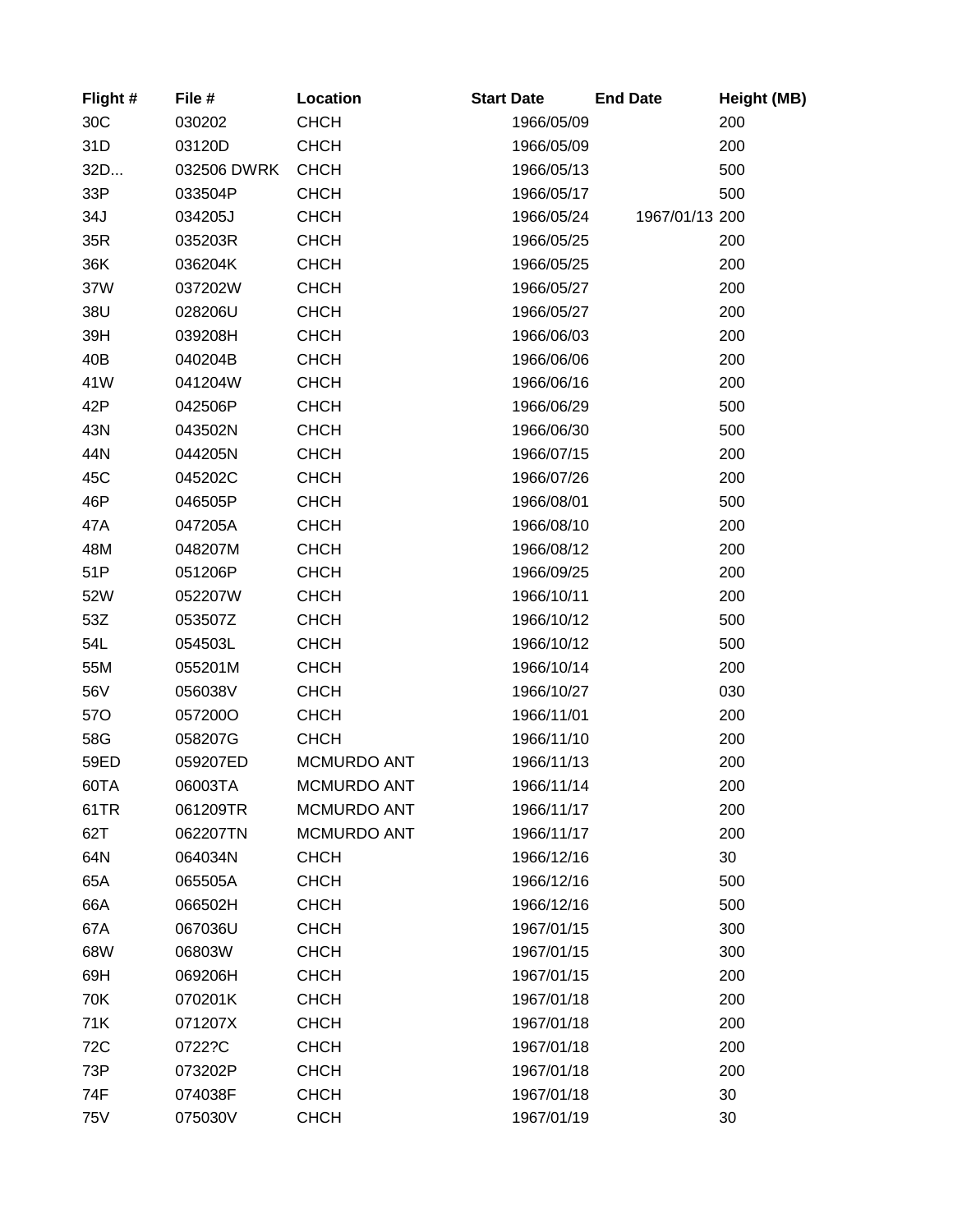| 76Z     | 076034Z    | <b>CHCH</b> | 1967/01/19 | 30  |
|---------|------------|-------------|------------|-----|
| 77A     | 077035A    | <b>CHCH</b> | 1967/01/20 | 30  |
| 78B     | 078201B    | <b>CHCH</b> | 1967/02/06 | 200 |
| 79R     | 079202R    | <b>CHCH</b> | 1967/02/16 | 200 |
| 80D     | 080303DMHU | <b>CHCH</b> | 1967/02/21 | 300 |
| 81V     | 081306VKHD | <b>CHCH</b> | 1967/02/24 | 300 |
| 82U     | 082307UMSN | <b>CHCH</b> | 1967/03/12 | 300 |
| 83V     | 083305VWHR | <b>CHCH</b> | 1967/03/12 | 300 |
| 84W     | 084308W    | <b>CHCH</b> | 1967/03/12 | 300 |
| 85W     | 085307WKRD | <b>CHCH</b> | 1967/03/12 | 300 |
| 86C     | 086025C    | <b>CHCH</b> | 1967/03/14 | 22  |
| 87J     | 087023JJJ  | <b>CHCH</b> | 1967/03/17 | 22  |
| 88M     | 088308M    | <b>CHCH</b> | 1967/03/17 | 300 |
|         |            |             |            |     |
| 89W     | 089305W    | <b>CHCH</b> | 1967/03/25 | 250 |
| 90A     | 090027O    | <b>CHCH</b> | 1967/03/26 | 22  |
| 91D     | 091022D    | <b>CHCH</b> | 1967/03/27 | 22  |
| 92X     | 092206X    | <b>CHCH</b> | 1967/08/17 | 200 |
| 93Z     | 093205Z    | <b>CHCH</b> | 1967/08/18 | 200 |
| 94G     | 094101G    | <b>CHCH</b> | 1967/08/28 | 100 |
| 95F     | 095108F    | <b>CHCH</b> | 1967/09/17 | 100 |
| 96W     | 096104W    | <b>CHCH</b> | 1967/09/19 | 100 |
| 97V     | 097105V    | <b>CHCH</b> | 1967/09/20 | 100 |
| 98Q     | 098104Q    | <b>CHCH</b> | 1967/09/30 | 100 |
| 99L     | 099102L    | <b>CHCH</b> | 1967/10/03 | 100 |
| 100N    | 100103N    | <b>CHCH</b> | 1967/09/29 | 100 |
| 101H    | 101107H    | <b>CHCH</b> | 1967/10/11 | 100 |
| 102A    | 102104AB   | <b>CHCH</b> | 1967/10/25 | 100 |
| 103A    | 103106AC   | <b>CHCH</b> | 1967/10/28 | 100 |
| 104P    | 104103PR   | <b>CHCH</b> | 1967/11/07 | 100 |
| 105G    | 105013GU   | <b>CHCH</b> | 1967/11/12 | 10  |
| 106Y    | 106107YU   | <b>CHCH</b> | 1967/11/15 | 100 |
| 107J    | 107307JN   | <b>CHCH</b> | 1967/11/20 | 300 |
| 108K    | 108304KS   | <b>CHCH</b> | 1967/11/20 | 300 |
| 109Q    | 109305QW   | <b>CHCH</b> | 1967/11/21 | 300 |
| 110V    | 110307VL   | <b>CHCH</b> | 1967/11/22 | 300 |
| 111D    | 111306DK   | <b>CHCH</b> | 1967/12/07 | 300 |
| 112L    | 112203LB   | <b>CHCH</b> | 1967/12/15 | 200 |
| 113Y    | 113202YU   | <b>CHCH</b> | 1967/12/18 | 200 |
| 114N    | 11410NU    | <b>CHCH</b> | 1967/12/20 | 100 |
| 115P    | 11510PM    | <b>CHCH</b> | 1967/12/21 | 100 |
| 116K    | 11610KN    | <b>CHCH</b> | 1967/12/22 | 100 |
| 117,03C | 117103CM   | <b>CHCH</b> | 1967/12/23 | 100 |
| 11810X  | 11810?XM   | <b>CHCH</b> | 1967/12/28 | 100 |
| 119S    | 109103SX   | <b>CHCH</b> | 1968/01/23 | 100 |
| 120G    | 120707GL   | <b>CHCH</b> | 1968/01/31 | 700 |
| 121F    | 121503FG   | <b>CHCH</b> | 1968/01/31 | 500 |
| 122B    | 122506BY   | <b>CHCH</b> | 1968/02/09 | 500 |
| 123A    | 123302AB   | <b>CHCH</b> | 1968/02/10 | 300 |
| 124C    | 124707CK   | <b>CHCH</b> | 1968/02/22 | 700 |
| 125R    | 125505     | <b>CHCH</b> | 1968/02/22 | 500 |
| 126H    | 126505HN   | <b>CHCH</b> | 1968/02/26 | 500 |
| 127N    | 127703NK   | <b>CHCH</b> | 1968/03/01 | 700 |
| 128S    | 128172S    | <b>CHCH</b> | 1968/04/17 | 153 |
| 129A    | 129905A    | <b>CHCH</b> | 1968/04/17 | 900 |
| 130X    | 130100XZ   | <b>CHCH</b> | 1968/04/22 | 100 |
|         |            |             |            |     |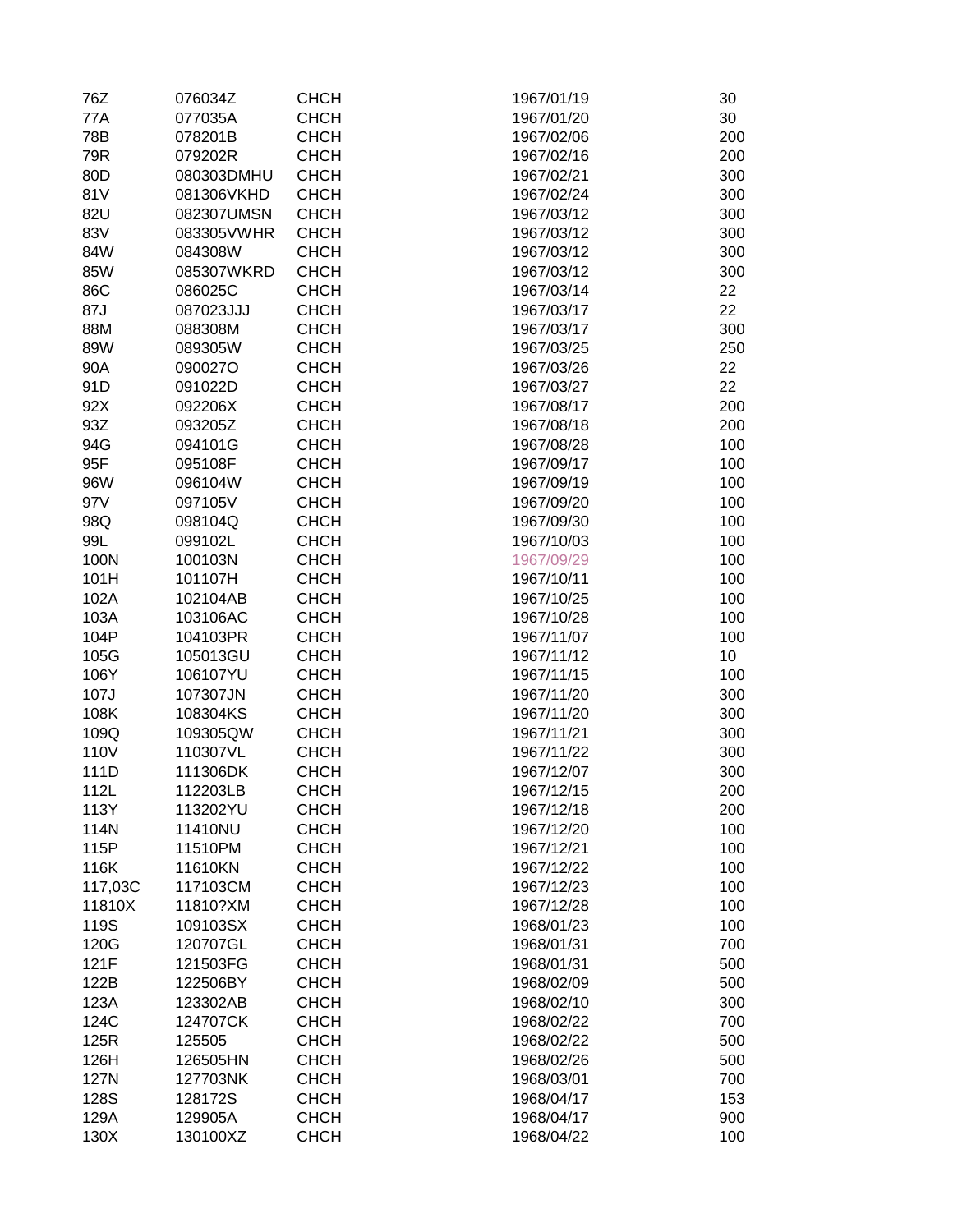| 131L | 131906L    | <b>CHCH</b> | 1968/04/22               | 900 |
|------|------------|-------------|--------------------------|-----|
| 132M | 132502MV   | <b>CHCH</b> | 1968/04/30               | 500 |
| 133P | 133307PU   | <b>CHCH</b> | 1968/05/05               | 300 |
| 134V | 134904V    | <b>CHCH</b> | 1968/05/13               | 900 |
| 135H | 135907H    | <b>CHCH</b> | 1968/05/14               | 900 |
| 136B | 136903B    | <b>CHCH</b> | 1968/05/22               | 900 |
| 137W | 137905W    | <b>CHCH</b> | 1968/05/23               | 900 |
| 138U | 138013U    | <b>CHCH</b> | 1968/06/03               | 10  |
| 139F | 139207F    | <b>CHCH</b> | 1968/06/10               | 200 |
| 140L | 140206L    | <b>CHCH</b> | 1968/06/10               | 200 |
| 141R | 141202R    | <b>CHCH</b> | 1968/06/10               | 200 |
| 142C | 142908C    | <b>CHCH</b> | 1968/06/10               | 900 |
| 143D | 143902D    | <b>CHCH</b> | 1968/06/11               | 900 |
| 144D | 144206D    | <b>CHCH</b> | 1968/06/14               | 200 |
| 145J | 145200J    | <b>CHCH</b> | 1968/06/14               | 200 |
| 146U | 146208U    | <b>CHCH</b> | 1968/06/14               | 200 |
| 147Y | 147207Y    | <b>CHCH</b> | 1968/06/19               | 200 |
| 148G | 148203G    | <b>CHCH</b> | 1968/06/19               | 200 |
| 149Z | 149204Z    | <b>CHCH</b> | 1968/06/19               | 200 |
| 150Q | 150208QC   | <b>CHCH</b> | 1968/06/20               | 200 |
| 151R | 151100RD   | <b>CHCH</b> | 1968/06/28               | 100 |
| 152R | 152906R    | <b>CHCH</b> | 1968/06/28               | 900 |
| 153G | 153104GH   | <b>CHCH</b> | 1968/09/27               | 100 |
| 154K | 154847K    | <b>CHCH</b> | 1968/10/20               | 840 |
| 155A | 15501AV    | <b>CHCH</b> | ?                        | 10  |
| 156V | 1562IVF    | <b>CHCH</b> | $\ddot{?}$               | 200 |
| 157L | 15721LU    | <b>CHCH</b> | $\overline{?}$           | 200 |
| 158D | 13821DC    | <b>CHCH</b> | $\overline{\mathcal{C}}$ | 200 |
| 159  |            |             |                          |     |
| 160  |            |             |                          |     |
| 161  |            |             |                          |     |
| 162  |            | <b>CHCH</b> | 1986/10/24               | 30  |
| 163  |            | <b>CHCH</b> | $\ddot{?}$               | 30  |
| 164  |            | <b>CHCH</b> | $\overline{\mathcal{C}}$ | 30  |
| 165  |            | <b>CHCH</b> | $\overline{\mathcal{C}}$ | 30  |
| 166C | 166403CV   | <b>CHCH</b> | 1968/11/22               | 400 |
| 167D | 16740-DL   | <b>CHCH</b> | 1968/11/26               | 400 |
| 168A | 16840-AP   | <b>CHCH</b> |                          | 400 |
| 169W | 16940?W    | <b>CHCH</b> |                          | 400 |
| 170B | 17040?B    | <b>CHCH</b> | 1968/12/01               | 400 |
| 171X | 17140?X    | <b>CHCH</b> | 1968/12/01               | 400 |
| 172C | 17240?C    | <b>CHCH</b> | 1968/12/09               | 400 |
| 173J | 17340?JK   | <b>CHCH</b> | 1968/12/09               | 400 |
| 174V | 17440?V    | <b>CHCH</b> | 1968/12/10               | 400 |
| 175Y | 17540?Y    | <b>CHCH</b> | 1968/12/10               | 400 |
| 176N | 17680?NDHU | <b>CHCH</b> | 1968/12/15               | 800 |
| 177Q | 17740?QU   | <b>CHCH</b> | 1968/12/20               | 400 |
| 178N | 17840?NK   | <b>CHCH</b> | 1968/12/20               | 400 |
| 179G | 179805GN   | <b>CHCH</b> | 1969/01/03               | 800 |
| 180N | 180805NV   | <b>CHCH</b> | 1969/01/11               | 800 |
| 181C | 181806CK   | <b>CHCH</b> | 1969/01/17               | 800 |
| 182B | 182802BG   | <b>CHCH</b> | 1969/01/25               | 800 |
| 183B | 18380?BW   | <b>CHCH</b> | 1969/02/05               | 800 |
| 184F | 184806FR   | <b>CHCH</b> | 1969/02/07               | 800 |
| 185P | 185801PU   | <b>CHCH</b> | 1969/02/17               | 800 |
|      |            |             |                          |     |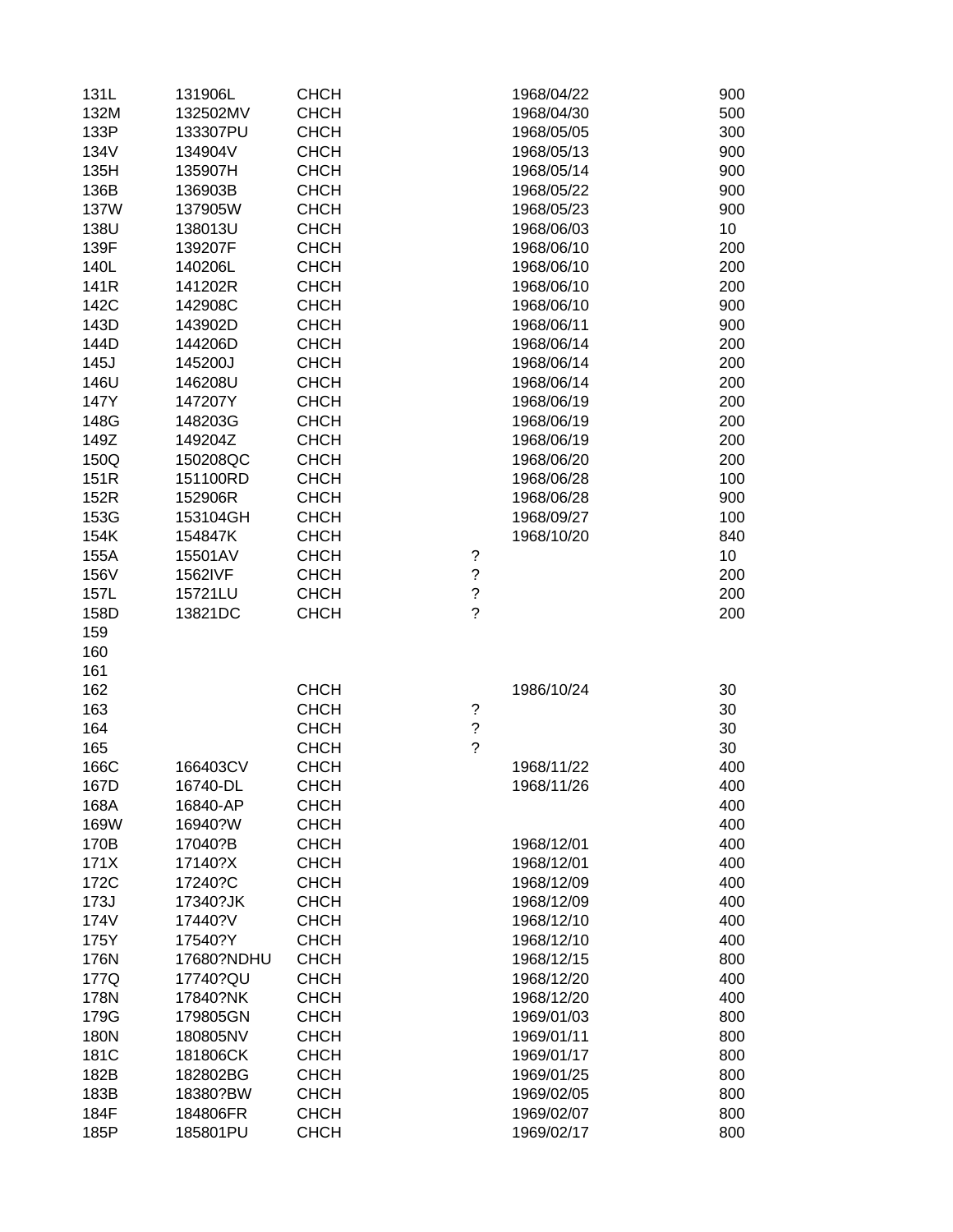| 186D | 186803DR    | <b>CHCH</b>           | 1969/02/19 | 800 |
|------|-------------|-----------------------|------------|-----|
| 187F | 187404F     | <b>CHCH</b>           | 1969/03/07 | 400 |
| 188R | 188281RX    | <b>CHCH</b>           | 1969/03/07 | 280 |
| 189W | 189406W     | <b>CHCH</b>           | 1969/03/11 | 400 |
| 190B | 190407B     | <b>CHCH</b>           | 1969/03/13 | 400 |
| 191G | 191225GL    | <b>CHCH</b>           | 1969/03/18 | 220 |
| 192K | 192401K     | <b>CHCH</b>           | 1969/03/20 | 400 |
| 193H | 193404H     | <b>CHCH</b>           | 1969/03/28 | 400 |
| 194J | 194406J     | <b>CHCH</b>           | 1969/03/31 | 400 |
| 195L | 195903L     | <b>CHCH</b>           | 1969/04/17 | 900 |
| 196L | 196903L     | <b>CHCH</b>           | 1969/04/23 | 900 |
| 197F | 19714?FPU   | <b>CHCH</b>           | 1969/05/20 | 140 |
| 198W | 198401W     | <b>CHCH</b>           | 1969/06/03 | 400 |
|      | 199402C     | <b>CHCH</b>           |            | 400 |
| 199C |             |                       | 1969/06/03 |     |
| 200V | 200404V     | <b>CHCH</b>           | 1969/06/05 | 400 |
| 2011 | 2014071     | <b>CHCH</b>           | 1969/06/05 | 400 |
| 202K | 202406K     | <b>CHCH</b>           | 1969/06/09 | 400 |
| 203M | 203403M     | <b>CHCH</b>           | 1969/06/09 | 400 |
| 204N | 204405N     | <b>CHCH</b>           | 1969/06/12 | 400 |
| 205Y | 205404Y     | <b>CHCH</b>           | 1969/06/12 | 400 |
| 206L | 206223L     | <b>CHCH</b>           | 1969/06/24 | 220 |
| 207X | 207974X     | <b>CHCH</b>           | 1969/06/26 | 970 |
| 208R | 208227RV    | <b>CHCH</b>           | 1969/07/03 | 220 |
| 209G | 209124GJG   | <b>CHCH</b>           | 1969/07/17 | 125 |
| 210D | 210105DAGM. | <b>CHCH</b>           | 1969/07/17 | 100 |
| 211A | 211195AHDL  | <b>CHCH</b>           | 1969/10/04 | 190 |
| 212L | 212902L     | <b>JOHNSTON ATOLL</b> | 1969/11/07 | 900 |
| 213R | 213905R     | <b>JOHNSTON ATOLL</b> | 1969/11/08 | 900 |
| 214U | 214905U     | <b>JOHNSTON ATOLL</b> | 1969/11/08 | 900 |
| 215M | 215903M     | <b>JOHNSTON ATOLL</b> | 1969/11/09 | 900 |
| 216P | 216901P     | <b>JOHNSTON ATOLL</b> | 1969/11/09 | 900 |
| 217D | 217906D     | <b>JOHNSTON ATOLL</b> | 1969/11/09 | 900 |
| 218J | 218908J     | <b>JOHNSTON ATOLL</b> | 1969/11/10 | 900 |
| 219G | 219211G     | <b>CHCH</b>           | 1969/11/21 | 210 |
| 220F | 220104FMVR  | <b>CHCH</b>           | 1969/11/29 | 100 |
| 221G | 221104GMVR  | <b>CHCH</b>           | 1969/12/02 | 100 |
| 222K | 222104KMLR  | <b>CHCH</b>           | 1969/12/06 | 100 |
| 223L | 223103LMDR  | <b>CHCH</b>           | 1969/12/08 | 100 |
| 224X | 224104XMZR  | <b>CHCH</b>           | 1969/12/08 | 100 |
| 225F | 225757F     | <b>CHCH</b>           | 1969/12/08 | 750 |
| 226L | 226104LMFR  | <b>CHCH</b>           | 1969/12/10 | 100 |
| 227L | 2271047LMWR | <b>CHCH</b>           | 1969/12/14 | 100 |
| 228F | 228103FMGR  | <b>CHCH</b>           | 1969/12/14 | 100 |
| 229H | 229203H     | <b>CHCH</b>           | 1969/12/19 | 200 |
| 230F | 230037FRCW  | <b>CHCH</b>           | 1969/12/27 | 30  |
| 231S | 231203SU    | <b>CHCH</b>           | 1970/01/12 | 200 |
| 232D | 232032DQKP  | <b>CHCH</b>           | 1970/02/10 | 30  |
| 2330 | 2332010     | <b>CHCH</b>           | 1970/02/11 | 200 |
| 234U | 234105USS   | <b>CHCH</b>           | 1970/03/02 | 100 |
| 235G | 235103GGA   | <b>CHCH</b>           | 1970/04/02 | 100 |
| 236B | 236056      | <b>CHCH</b>           | 1970/04/23 | 50  |
| 237R | 237225RK    | <b>CHCH</b>           | 1970/10/03 | 200 |
| 238S | 238200S     | <b>CHCH</b>           | 1970/11/11 | 200 |
| 239C | 239035CL    | <b>CHCH</b>           | 1970/12/09 | 30  |
| 240G | 240206G0    | <b>CHCH</b>           | 1971/01/15 | 200 |
|      |             |                       |            |     |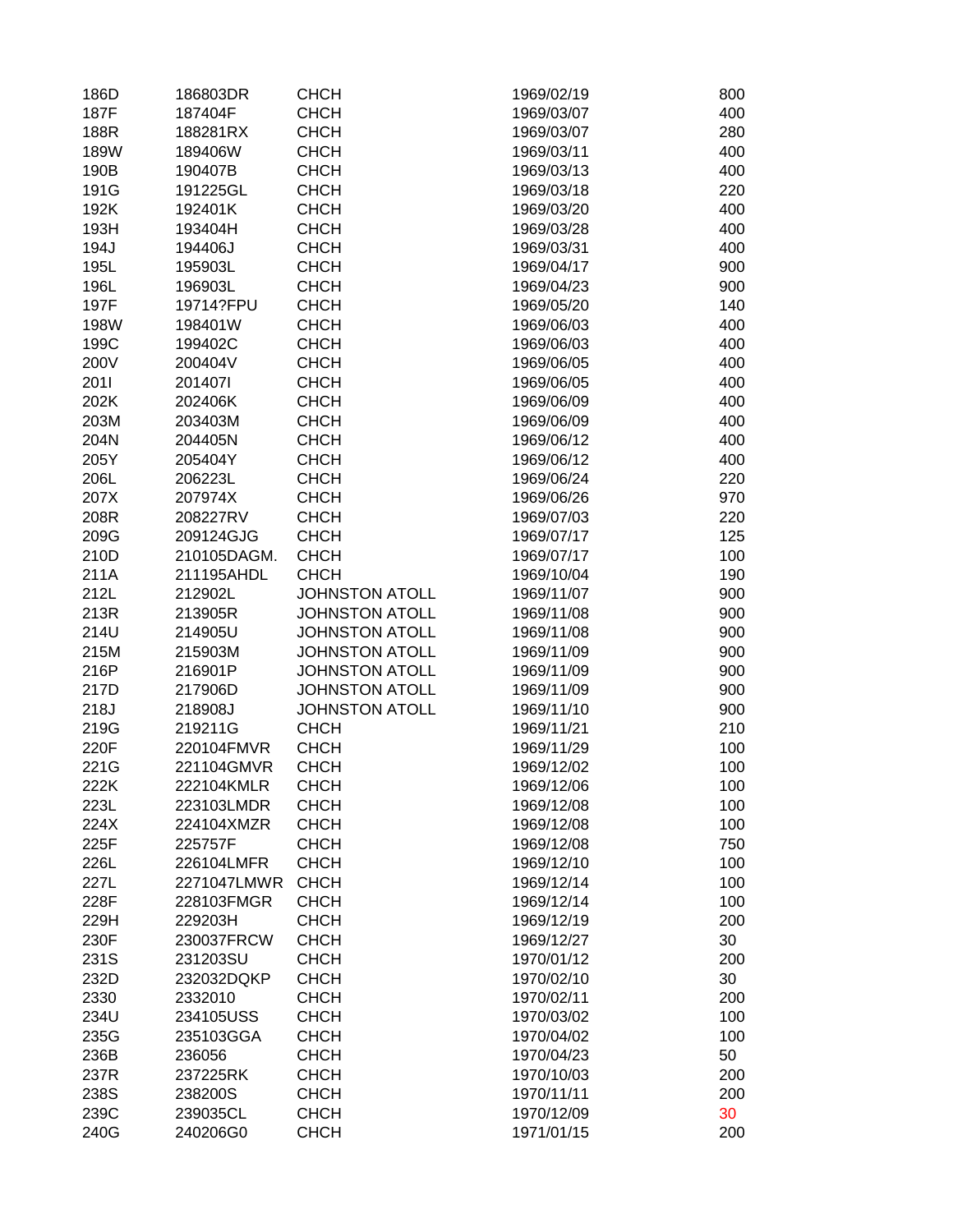| D001B        | D001154B   | DARWIN, AUST.    | 1971/02/12 | 150 |
|--------------|------------|------------------|------------|-----|
| D002P        | D002152P   | DARWIN, AUST.    | 1971/02/16 | 150 |
| D003F        | D003106F   | DARWIN, AUST.    | 1971/02/16 | 100 |
| D004G        | D004081G   | DARWIN, AUST.    | 1971/02/17 | 80  |
| <b>D005N</b> | D005108N   | DARWIN, AUST.    | 1971/02/22 | 100 |
| D006X        | D006151X   | DARWIN, AUST.    | 1971/02/26 | 150 |
| D007J        | D007104J   | DARWIN, AUST.    | 1971/02/26 | 100 |
| D008W        | D008083W   | DARWIN, AUST.    | 1971/02/27 | 80  |
| D009D        | D009103D   | DARWIN, AUST.    | 1971/03/03 | 100 |
| D010L        | D010150L   | DARWIN, AUST.    | 1971/03/03 | 100 |
| D011K        | D011157K   | DARWIN, AUST.    | 1971/03/03 | 100 |
| 241E         | 241036END  | <b>CHCH</b>      | 1971/04/02 | 30  |
| 242W         | 242224UD   | <b>CHCH</b>      | 1971/04/23 | 200 |
| 243K         | 243215KO   | <b>CHCH</b>      | 1971/06/18 | 200 |
| 244K         | 244201K    | <b>CHCH</b>      | 1971/07/17 | 200 |
| 245Z         | 245204Z    | <b>CHCH</b>      | 1971/07/29 | 200 |
| 246A         | 246208A    | <b>CHCH</b>      | 1971/08/10 | 200 |
| 247H         | 247203H    | <b>CHCH</b>      | 1971/08/23 | 200 |
| 248A         | 248204A    | <b>CHCH</b>      | 1971/09/08 | 200 |
| 249F         | 249200F    | <b>CHCH</b>      | 1971/09/24 | 200 |
| 250R         | 250202R    | <b>CHCH</b>      | 1971/10/08 | 200 |
| 251L         | 251156L    | <b>CHCH</b>      | 1971/11/11 | 150 |
| 252K         | 252157K    | <b>CHCH</b>      | 1971/11/11 | 150 |
| 253B         | 253157B    | <b>CHCH</b>      | 1971/11/12 | 150 |
| 254U         | 254157U    | <b>CHCH</b>      | 1971/11/12 | 150 |
| 255G         | 255153G    | <b>CHCH</b>      | 1971/11/13 | 150 |
| 256E         | 256156EW   | <b>CHCH</b>      | 1971/11/13 | 150 |
| 257F         | 257152F    | <b>CHCH</b>      | 1971/11/13 | 150 |
| 258X         | 258155X    | <b>CHCH</b>      | 1971/11/13 | 150 |
| 259W         | 259157W    | <b>CHCH</b>      | 1971/11/18 | 150 |
| 260V         | 260153V    | <b>CHCH</b>      | 1971/11/18 | 150 |
| 261E         | 261233E    | <b>CHCH</b>      | 1971/11/28 | 230 |
| 262A         | 262034ASD1 | <b>CHCH</b>      | 1971/12/01 | 30  |
| 263R         | 263031RDMA | <b>CHCH</b>      | 1971/12/07 | 30  |
| 264S         | 264034STUN | <b>CHCH</b>      | 1971/12/10 | 30  |
| 265N         | 265023N    | <b>CHCH</b>      | 1971/12/14 | 20  |
|              |            | <b>CHCH</b>      | 1972/04/11 | 200 |
| 266B         | 266200B    |                  |            |     |
| 267E         | 267235EK   | <b>CHCH</b>      | 1972/05/03 | 230 |
| 268A         | 268208AF   | <b>CHCH</b>      | 1972/06/04 | 200 |
| 269A         | 269234A    | <b>CHCH</b>      | 1972/06/27 | 230 |
| 270J         | 270201J    | <b>CHCH</b>      | 1972/10/11 | 200 |
| 271K         | 271291K    | <b>CHCH</b>      | 1972/10/26 | 299 |
| 272R         | 272404R    | <b>CHCH</b>      | 1972/11/10 | 400 |
| 2731         | 2732031    | <b>CHCH</b>      | 1972/11/21 | 200 |
| 274E         | 274204ED   | <b>CHCH</b>      | 1972/12/08 | 200 |
| 275S         | 275036SL/R | TOOWOOMBA, AUST. | 1973/01/17 | 30  |
| 276S         | 276034SZ/L | TOOWOOMBA, AUST. | 1973/01/18 | 30  |
| 277S         | 277033SG/G | TOOWOOMBA, AUST. | 1973/01/19 | 30  |
| 278S         | 278030SD   | TOOWOOMBA, AUST. | 1973/01/25 | 30  |
| 279S         | 279031SN   | TOOWOOMBA, AUST. | 1973/01/26 | 30  |
| 280S         | 280034SK   | TOOWOOMBA, AUST. | 1973/01/26 | 30  |
| 281S         | 281036SF   | TOOWOOMBA, AUST. | 1971/01/29 | 30  |
| 282S         | 282035SX   | TOOWOOMBA, AUST. | 1973/02/01 | 30  |
| 283B         | 283206B    | <b>CHCH</b>      | 1973/03/28 | 200 |
| 284R         | 284150R    | <b>CHCH</b>      | 1973/04/04 | 150 |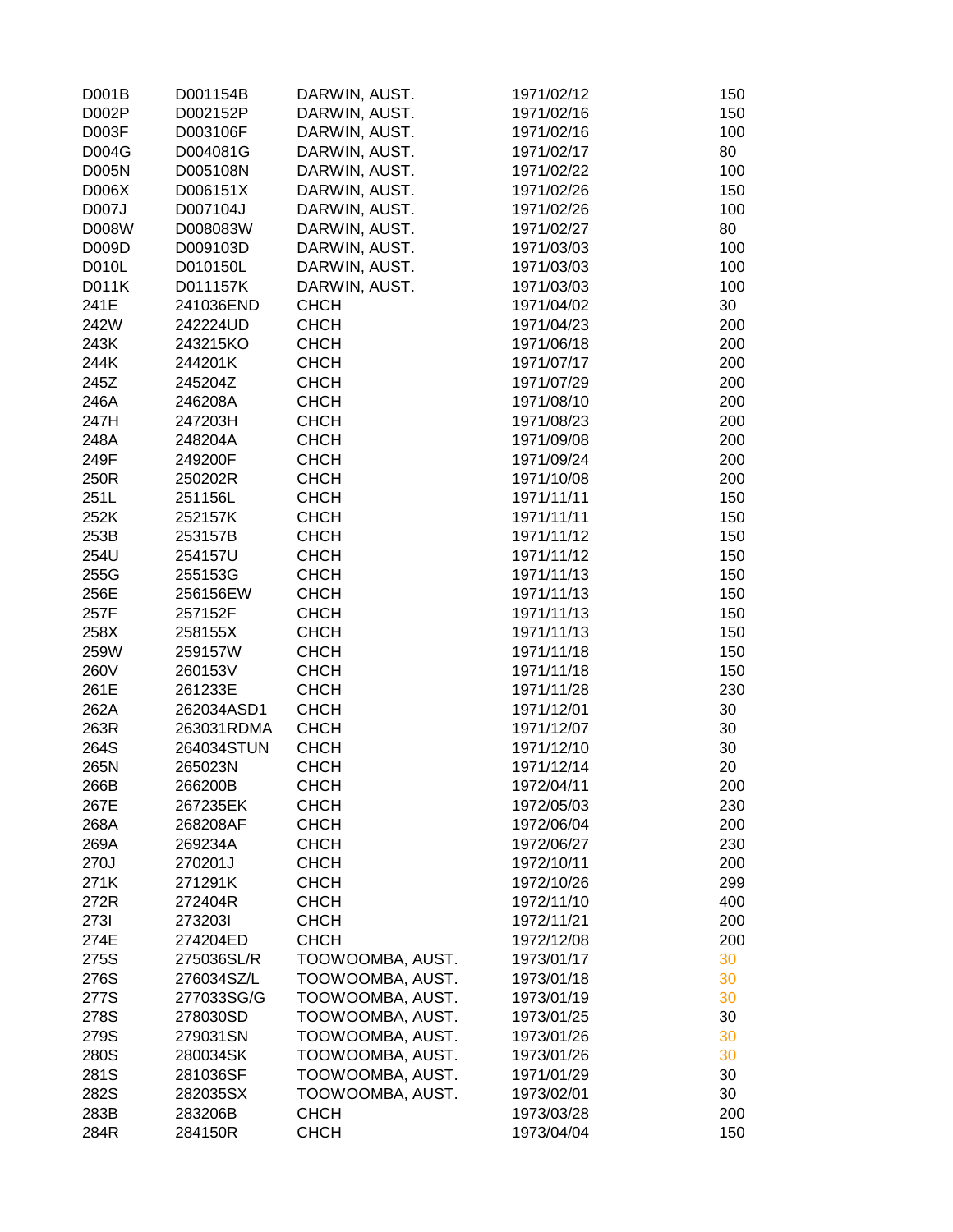| 285W  | 285155W    | <b>CHCH</b> | 1973/04/11 | 150 |
|-------|------------|-------------|------------|-----|
| 286M  | 286152M    | <b>CHCH</b> | 1973/05/10 | 150 |
| 287P  | 287154P    | <b>CHCH</b> | 1973/05/10 | 150 |
| 288D  | 288154D    | <b>CHCH</b> | 1973/05/14 | 150 |
| 289N  | 289157N    | <b>CHCH</b> | 1973/05/17 | 150 |
| 290A  | 290151A    | <b>CHCH</b> | 1973/06/08 | 150 |
| 291M  | 291157M    | <b>CHCH</b> | 1973/06/08 | 150 |
| 292S  | 292151S    | <b>CHCH</b> | 1973/06/13 | 150 |
| 293W  | 293151W    | <b>CHCH</b> | 1973/06/18 | 150 |
| 294B  | 294152B    | <b>CHCH</b> | 1973/06/20 | 150 |
| 295H  | 295203H    | <b>CHCH</b> | 1973/07/11 | 200 |
| 296P  | 296201P    | <b>CHCH</b> | 1973/07/30 | 200 |
| 297M  | 297207M    | <b>CHCH</b> | 1973/09/18 | 200 |
| 298H  | 298207H    | <b>CHCH</b> | 1973/10/11 | 200 |
| 299U  | 299159U    | <b>CHCH</b> | 1973/11/01 | 150 |
|       |            |             |            |     |
| 300Y7 | 300207Y    | <b>CHCH</b> | 1973/12/13 | 200 |
| 301G  | 301155G    | <b>CHCH</b> | 1974/01/11 | 150 |
| 302S  | 302156S    | <b>CHCH</b> | 1974/01/11 | 150 |
| 303U  | 303155U    | <b>CHCH</b> | 1974/01/18 | 150 |
| 304H  | 304154H    | <b>CHCH</b> | 1974/02/11 | 150 |
| 305X  | 305159X    | <b>CHCH</b> | 1974/02/13 | 150 |
| 306V  | 306152V    | <b>CHCH</b> | 1974/02/13 | 150 |
| 307A  | 307150AC   | <b>CHCH</b> | 1974/02/25 | 150 |
| 308G  | 308033GSDO | <b>CHCH</b> | 1974/02/27 | 30  |
| 309L  | 309153LM   | <b>CHCH</b> | 1974/03/02 | 150 |
| 310C  | 310156CF   | <b>CHCH</b> | 1974/03/02 | 150 |
| 311G  | 311151GO   | <b>CHCH</b> | 1974/03/11 | 150 |
| 312S  | 312156SD   | <b>CHCH</b> | 1974/03/13 | 150 |
| 313O  | 313154OS   | <b>CHCH</b> | 1974/03/15 | 150 |
| 314T  | 314151TX   | <b>CHCH</b> | 1974/03/18 | 150 |
| 315Z  | 315159ZU   | <b>CHCH</b> | 1974/03/29 | 150 |
| 316S  | 316156SP   | <b>CHCH</b> | 1974/04/04 | 150 |
| 317B  | 317150BA   | <b>CHCH</b> | 1974/04/11 | 150 |
| 318N  | 318156NL   | <b>CHCH</b> | 1974/04/18 | 150 |
| 319J  | 319152JW   | <b>CHCH</b> | 1974/04/27 | 150 |
| 320Q  | 320152QR   | <b>CHCH</b> | 1974/04/30 | 150 |
| 321A  | 321156AP   | <b>CHCH</b> | 1974/05/15 | 150 |
| 322R  | 322150RU   | <b>CHCH</b> | 1974/05/21 | 150 |
| 323D  | 323153DM   | <b>CHCH</b> | 1974/05/31 | 150 |
| 324D  | 324158DV   | <b>CHCH</b> | 1974/06/21 | 150 |
| 325H  | 325157HN   | <b>CHCH</b> | 1974/12/12 | 150 |
| 326H  | 326154HJ   | <b>CHCH</b> | 1974/12/18 | 150 |
| 327N  | 327173N/RD | <b>CHCH</b> | 1975/01/03 | 170 |
| 328S  | 3281755/RU | <b>CHCH</b> | 1975/01/10 | 170 |
| 329M  | 329150MV   | <b>CHCH</b> | 1975/01/22 | 150 |
| 330H  | 330202H    | <b>CHCH</b> | 1975/04/16 | 200 |
| 331R  | 331203R    | <b>CHCH</b> | 1975/05/08 | 200 |
| 332B  | 332207BD   | <b>CHCH</b> | 1975/05/29 | 200 |
| 333D  | 333208D    | <b>CHCH</b> | 1975/10/08 | 200 |
| 334B  | 334207B    | <b>CHCH</b> | 1976/04/16 | 200 |
| 335M  | 335206M    | <b>CHCH</b> | 1976/05/17 | 200 |
| 336B  | 336095B    | <b>CHCH</b> | 1977/09/27 | 98  |
|       |            |             |            |     |